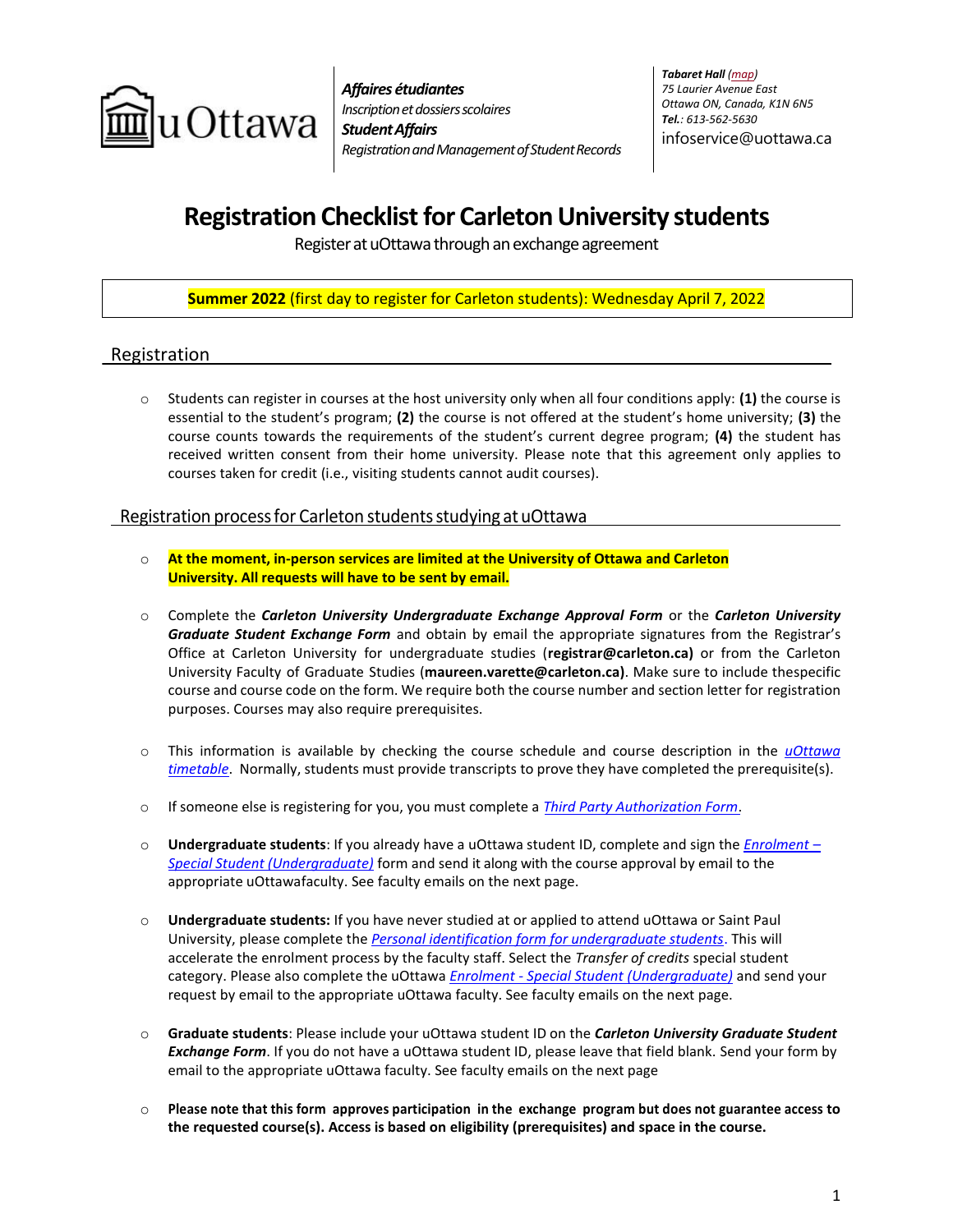$\circ$  Once you have had your course(s) approved, go to [InfoServicei](http://www.uottawa.ca/en/contact)n Tabaret Hall, room 129 [\(map\)](http://maps.uottawa.ca/) to get a student ID card. You must bring photo identification with you. Cancan also apply for your first uOttawa card on line. See details on this website [https://www.uottawa.ca/uottawacard/get-a-card/order-uottawa-card](https://www.uottawa.ca/uottawacard/get-a-card/order-uottawa-card-online)[online](https://www.uottawa.ca/uottawacard/get-a-card/order-uottawa-card-online) .If you already have a uOttawa ID number and have taken courses at uOttawa in the past, your ID is still active. Your ID card is good for the duration of your studies at uOttawa. It will be activated automatically once the faculty approves your course selection.

Once you have successfully registered in the course(s), you must send a copy by email to Carleton University's, to complete the registration process. Carleton University will require an approval form completed by uOttawa's faculty staff members for confirmation.

**Undergraduate Students** must send their form to [registrar@carleton.ca](mailto:registrar@carleton.ca) **Graduate Students** must send their form to [maureen.varette@carleton.ca](mailto:maureen.varette@carleton.ca)

o You are responsible for sorting out any potential scheduling conflicts caused by participating in the exchange program. No special considerations or accommodations will be made if you choose to register in a course that results in a scheduling conflict.

### Exams

 $\circ$  You must check the exam schedules at both institutions as soon as possible to avoid exam conflicts. You can viewtheuOttawa examschedule by logging into your uoZone [account](http://www.uottawa.ca/en/students) and checking under **PersonalizedExam Timetable**.

*Exam conflicts must be resolved at the home institution (Carleton University).*

### Academicwithdrawal

- o Carleton students who wish to withdraw from courses at uOttawa must do so by email at the faculty where course registration took place within the withdrawal deadlines of the host university (uOttawa). The dates and deadlines for both "*Financial Withdrawal*" (last day to withdraw with a fee adjustment) and "*Academic Withdrawal*" (last day to withdraw with no academic penalty) are listed below.
- $\circ$  If you are entitled to a financial reimbursement, the home university (Carleton University) will make the necessary adjustments. The uOttawa Registrar's Office will provide the necessary documents to the Registrar's Office at Carleton University to update your academic and financial files.
- o If you wish to lodge an appeal that concerns a course taken on an exchange (i.e., a missed deadline or application of university rules and regulations), you must follow the process of the host institution (uOttawa). The results of any such appeals, which could affect your academic or financialstatus, will be sent to the home institution (Carleton University).

#### uOttawaservices

#### *uOttawa emailaccount*:

All correspondence from uOttawa is sent to uOttawa.ca email accounts. Within 48 hours of registration, you will receive an email from uOttawa stating your uoAccess ID, which is the short name before your @uOttawa.ca email address (e.g. jsmit000), along witha temporary password. This email will also provide instructions on how to log into [uoZone,](http://www.uottawa.ca/en/students) the uOttawa student portal, and how to activate your uOttawa email account.

If you have not received a password, or if you have trouble logging in, call the technical help line at **613- 562-5800, extension 6555**. **It is your responsibility to check your uOttawa email account regularly.**

#### *VirtualCampus(Brightspace):*

At uOttawa, a Virtual Campus (Brightspace) provides access to online course information as well as other e-learning resources. Virtual Campus is one of the many applications that you will find in your [uoZone](http://www.uottawa.ca/en/students) [account](http://www.uottawa.ca/en/students)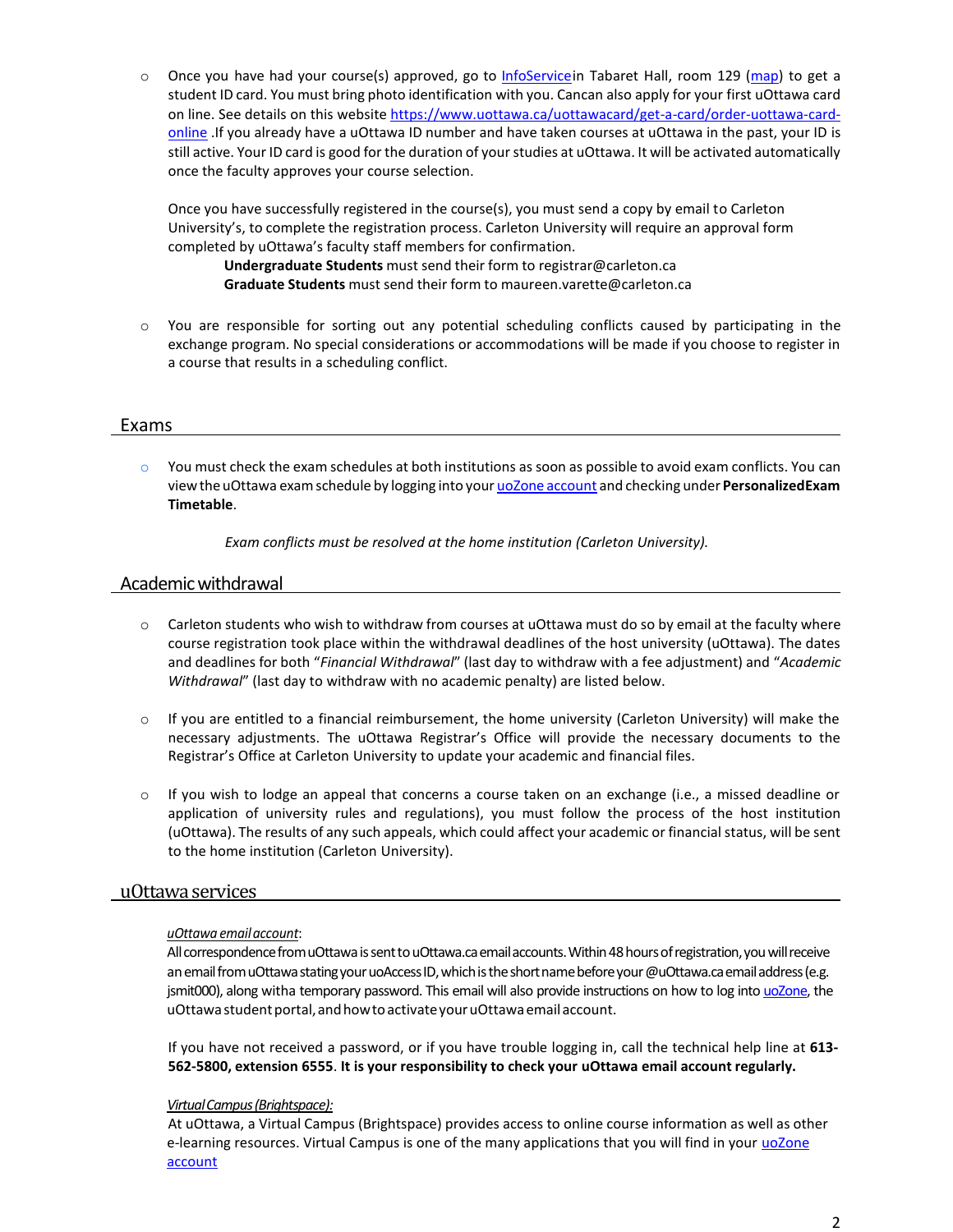## Other information

[uOttawa fees](https://www.uottawa.ca/university-fees/) Course timetable Parking (information and locations) Campus directions and maps

## Emails

| <b>Faculties</b>                            | <b>Email Undergraduate Studies</b> | <b>Email Graduate Studies</b> |  |
|---------------------------------------------|------------------------------------|-------------------------------|--|
| Telfer School of<br>management              | undergraduate@telfer.uottawa.ca    | graduate@telfer.uOttawa.ca    |  |
| <b>Faculty of Arts</b>                      | arts@uottawa.ca                    | artsgrad@uOttawa.ca           |  |
| Faculty Of Law-Civil law                    | dcivil@uOttawa.ca                  | Ilmphd@uOttawa.ca             |  |
| Faculty of Law Common<br>Law                | comlaw@uottawa.ca                  | Ilmphd@uOttawa.ca             |  |
| <b>Faculty of Education</b>                 | educprog@uOttawa.ca                | educplus@uOttawa.ca           |  |
| <b>Faculty of Engineering</b>               | bacinfo@engineering.uOttawa.ca     | engineering.grad@uottawa.ca   |  |
| <b>Faculty of Medicine</b>                  | infomed@uOttawa.ca                 | grad.med@uOttawa.ca           |  |
| <b>Faculty of Sciences</b>                  | infosci@uOttawa.ca                 | gradsci@uOttawa.ca            |  |
| Faculty of Health<br><b>Sciences</b>        | healthsc@uOttawa.ca                | healthsc@uOttawa.ca           |  |
| <b>Faculty of Social</b><br><b>Sciences</b> | socialsciences@uOttawa.ca          | scsgrad@uOttawa.ca            |  |